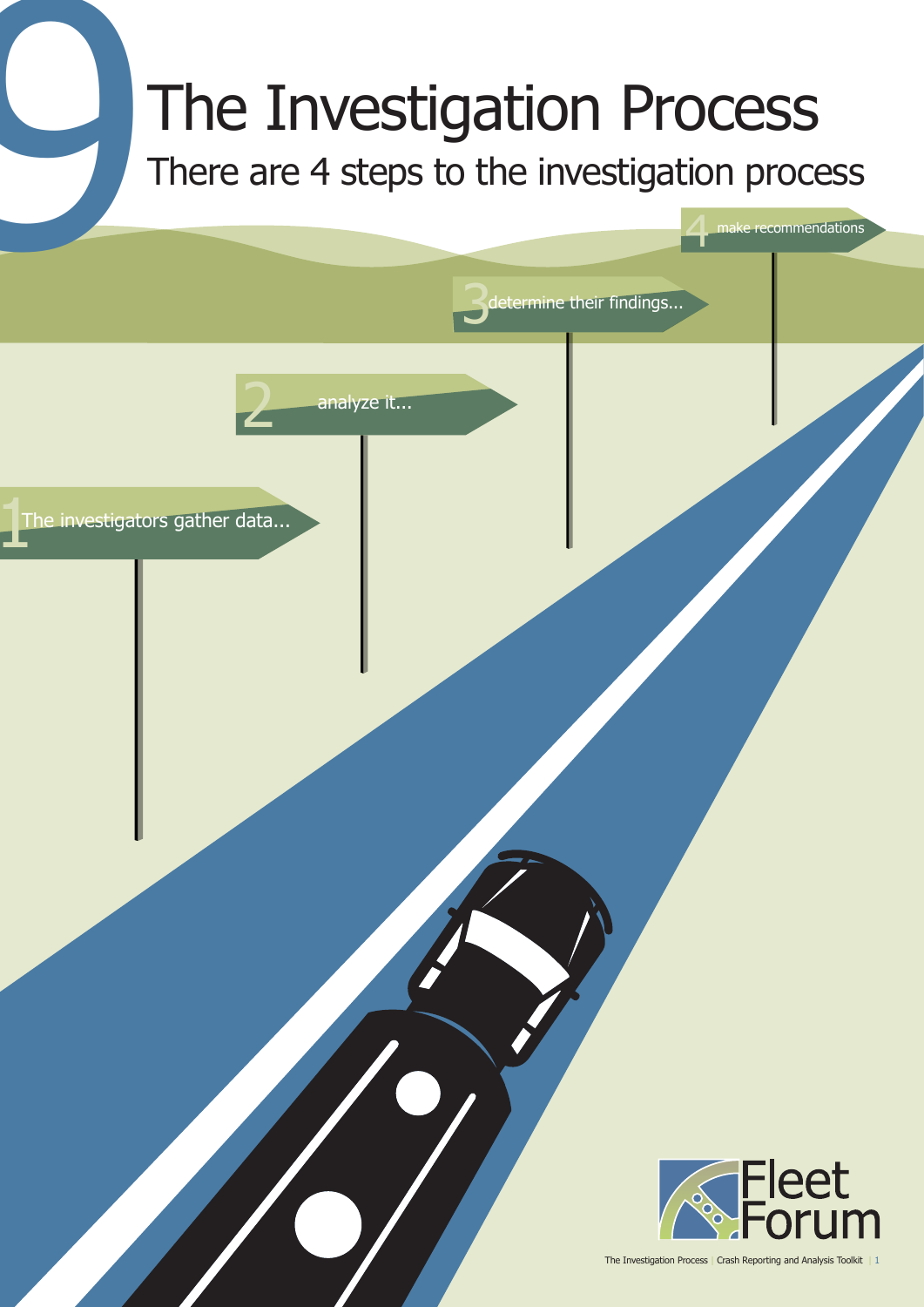Step 1: Gather data<br>
An open mind is necessary is<br>
wrong paths being followed<br>
causes should be considered<br>
practice but avoid making considered<br>
Physical Evidence An open mind is necessary in an investigation: Preconceived ideas may result in wrong paths being followed while leaving significant facts uncovered. All possible causes should be considered. Making notes of ideas as they occur is a good practice but avoid making conclusions until all the data is gathered.

## Physical Evidence

Examine the crash site for a quick overview, take steps to preserve evidence, and identify all witnesses. Physical evidence is the most non-controversial information available, but is also subject to rapid change or obliteration, so it should be recorded first.

You might check items such as:

| $\triangleright$ positions of injured workers      | $\blacktriangleright$ damage to equipment  |
|----------------------------------------------------|--------------------------------------------|
| $\blacktriangleright$ equipment being used         | $\blacktriangleright$ housekeeping of area |
| - products being used                              | $\sim$ weather conditions                  |
| $\blacktriangleright$ safety devices in use        | $\blacktriangleright$ lighting levels      |
| $\triangleright$ position of appropriate guards    | $\blacktriangleright$ noise levels         |
| $\triangleright$ position of controls of machinery | $\blacktriangleright$ time of day          |
|                                                    |                                            |

Take photographs, of the general area and specific items, before anything is moved. The pictures may later reveal conditions or observations that were missed initially. Sketches of the scene based on measurements taken may also help in later analysis.

Interview witnesses Witnesses may be your primary source of information because you may be called upon to investigate an incident without being able to examine the scene immediately after the event. Interviewing witnesses is the hardest task facing an investigator as they may be under severe emotional stress or afraid to be open for fear of recrimination.

Witnesses should be interviewed as soon as possible after the incident. They should be kept apart to prevent individual perceptions being lost, and should be interviewed alone, rather than in a group, either at the scene or in a quiet office with fewer distractions.

Tips for Interviewing The purpose of the interview is to establish an understanding with the witness and to obtain his or her own words describing the event.

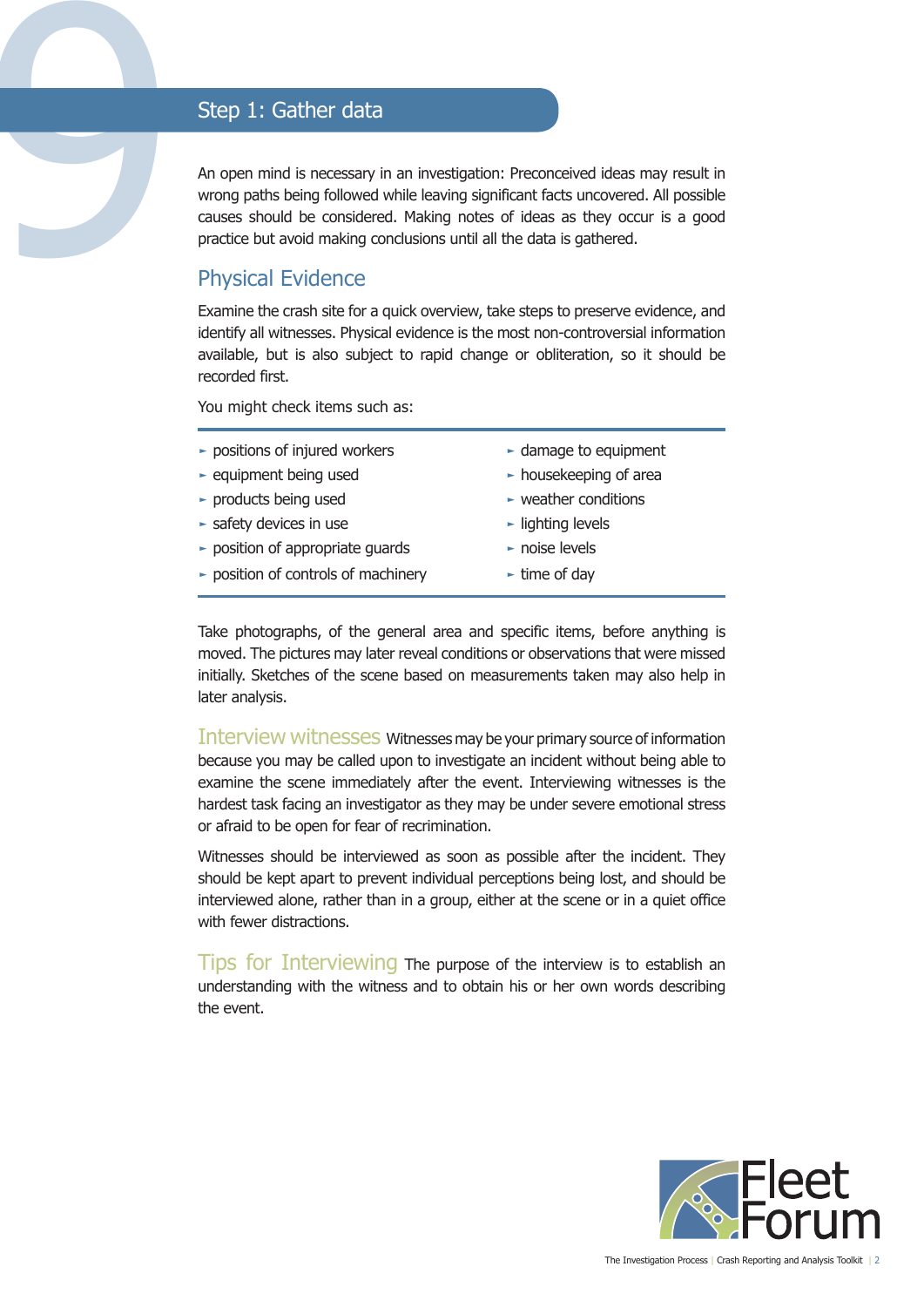

| DO.                                                                                                  | Do not                                       |
|------------------------------------------------------------------------------------------------------|----------------------------------------------|
| $\blacktriangleright$ Put the witness at ease                                                        | $\blacktriangleright$ Intimidate the witness |
| $\triangleright$ Emphasise the reason for the investigation is to<br>determine what happened and why | $\blacktriangleright$ Interrupt              |
| $\blacktriangleright$ Let the witness talk                                                           | $\blacktriangleright$ Prompt                 |
| $\triangleright$ Confirm that you have the statement correct                                         | $\triangleright$ Ask leading questions       |
| $\triangleright$ Try to sense any underlying feelings of the witness                                 | $\triangleright$ Show your own emotions      |
| A Make short notes or ask someone else on the team to<br>take them during the interview              | $\blacktriangleright$ Jump to conclusions    |
| $\triangleright$ Ask if it is okay to record the interview, if you are doing so                      |                                              |
| $\sim$ Close on a positive note                                                                      |                                              |

# Ask these general questions:

- ► Where were you at the time of the incident?
- $\sim$  What were you doing at the time?
- ► What did you see and hear?
- ► What were the work environment conditions (weather, light, noise, etc.) at the time?
- ► What was (were) the injured worker(s) doing at the time?
- ► In your opinion, what caused the incident?
- ► How might similar incidents be prevented in the future?

Care must be taken to assess the accuracy of any statements made in the interviews. Another technique used to determine the sequence of events is to re-enact them in slow motion as they happened.

Other Information Data can be found in documents, such as technical data sheets, health and safety committee minutes, inspection reports, organisation policies, maintenance reports, past incident reports, safe-work procedures, and training reports. Any relevant information should be studied.

# Step 2: Analyse your findings

At this stage most of the facts about what happened and how it happened should be known. Now comes the key question: Why did it happen?

Keep an open mind and look for all pertinent facts. There may still be gaps in your understanding of the sequence of events that resulted in the incident. You may need to re-interview some witnesses or look for other data to fill these gaps.

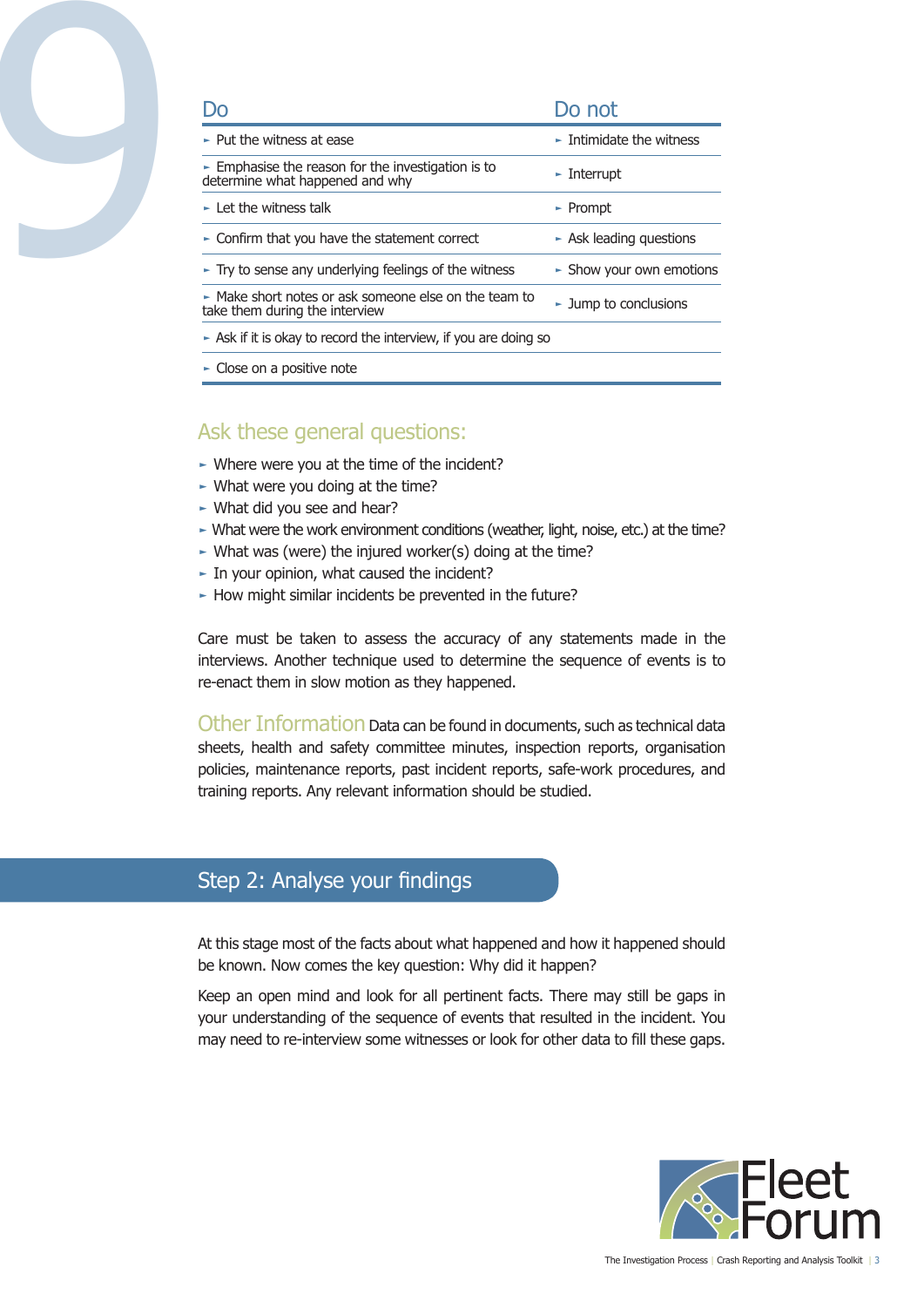# Step 3: Describe the crash step-by-step

When your analysis is complete, write down a step-by-step account of what happened, listing all possible causes at each step. Each conclusion should be checked to see if:

 $\blacktriangleright$  It is supported by evidence

9

► The evidence is direct (physical or documentary) or based on eyewitness accounts, or

► The evidence is based on assumption.

This list serves as a final check on discrepancies that should be explained.

## Step 4: Make recommendations

The final step is to come up with a set of well-considered recommendations designed to prevent recurrences of similar incidents. Recommendations should:

- $\triangleright$  Be specific
- ► Be constructive
- ► Identify root causes
- ► Identify contributing factors

Resist the temptation to make only general recommendations, such as "eliminate blind corners". It would be better to suggest:

- $\blacktriangleright$  Install mirrors at the northwest corner of building X (specific to this incident)
- ► Install mirrors at blind corners where required throughout the worksite (general)

If you are not able to determine the causes of an incident with certainty, you may still have uncovered weaknesses within the process or management system. Recommendations should be made to correct these deficiencies.

Write the crash report use the sequence of events to describe what happened. Identify where evidence is based on facts, witness accounts, or on assumptions. If doubt exists about any part of the event, say so. The reasons for your conclusions should be stated and followed by your recommendations.

### **Communicate**

Communicate your findings and recommendations with workers, supervisors and management. Present your information 'in context' so everyone understands how the incident occurred and the actions needed to prevent it from happening again.